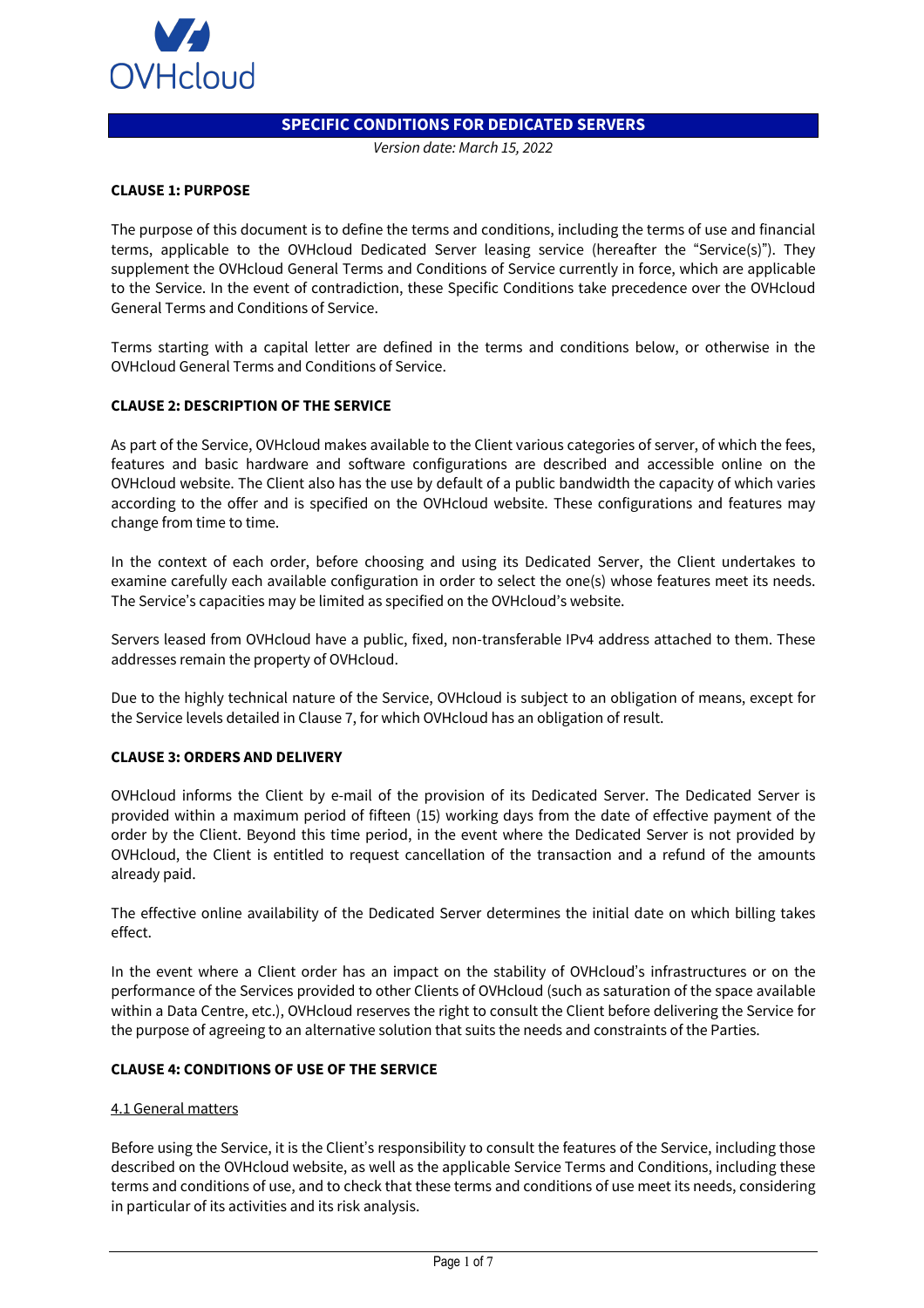

Given that the network resources provided to the Client are shared, the Client undertakes not to use the Service in a manner detrimental to other Clients of OVHcloud. It undertakes, in particular, not to use the outgoing public bandwidth at its disposal in an intensive manner. In such a case, OVHcloud reserves the right to apply limitations to this bandwidth, as indicated on the OVHcloud website. The Client may subscribe to additional bandwidth options to have a guaranteed public bandwidth.

The Client has the option of installing itself software packages on its Dedicated Server. These installations are carried out entirely at the Client's own risk, and OVHcloud cannot be held responsible for any malfunction of the Client's Dedicated Server following the said installations or adjustments to their settings.

The Client is the administrator of the Dedicated Server provided to it. In this capacity, the Client confirms it possesses all the technical knowledge necessary to ensure correct administration of the resources provided by OVHcloud, and to carry out the backup of data stored on the said resources. OVHcloud does not carry out any backup of the Client's data and Contents. It is the Client's responsibility to carry out, entirely at its own risk, every operation (such as backup, transfer to a third-party solution, Snapshot, etc.) necessary to preserve its Contents taking into account the nature the said Contents and its risk analysis, including in the event of interruption of the Services or in the event of maintenance operations, version upgrade or update. In this capacity the Client is reminded that interruption of the Services, regardless of the cause (including Contract cancellation, non-renewal, non-payment, interruption of Services by the Client, non-compliance with the Terms and Conditions of Service currently in force, etc.), as well as some operations to reinstall the Services operated by the Client, entail the automatic and irreversible deletion of all Contents (including information, data, files, systems, applications, websites and other elements) reproduced, stored, hosted, collected, transmitted, distributed, published, and more generally used and/or exploited by the Client in the context of the Services, including their backups, if any.

OVHcloud has no control over the Contents stored and used by the Client in the context of the Service. OVHcloud cannot be held liable, for any reason whatsoever, including in a joint capacity, for the Client's Contents, and for the use made of the Contents in the context of the Service, including passing on, distribution to internet users, collection, exploitation, updating, etc. OVHcloud can only warn the Client of the legal consequences that may ensue from illegal activities carried out either on or from the Service.

The Client refrains, as part of or through the Service, from making any activity or behaviour that is contentious such as traffic exchanges (Hitleap, Jingling, etc.), Black Hat SEO (Download, Reupload of videos on online video platforms, etc.), cryptocurrency mining, video game bots, etc.

In the context of maintenance operations, OVHcloud may replace an item of equipment in order to keep the Service in an operational condition. In such cases, OVHcloud carries out the replacement using an item of equipment that is identical or has equivalent features. When the equipment is no longer available (obsolescence, end of production and/or market availability, etc.), and it is necessary to replace it with an item of equipment that is more recent or that has a superior configuration, OVHcloud cannot guarantee the substitute item's compatibility with the Contents (including distributions, systems, software and applications) installed by the Client in the context of the Service.

## 4.2 Distribution

The Dedicated Servers provided to the Client by OVH do not have any pre-installed distribution (or operating system). It is the Client's responsibility to acquire from a publisher, from any authorised third party or by the intermediary of OVHcloud the necessary rights to use the selected distribution on its Dedicated Server, and to pay the related fees. In this capacity, OVHcloud offers the Client several choices of distribution on its website.

The versions of the various distributions compatible with the Service are mentioned on the OVHcloud website, as well as on the Client Management Interface, and are likely to change, as can the list of compatible versions provided by OVHcloud according to the Service ranges available.

The Client is solely responsible for installing the selected distribution on its Dedicated Server. OVHcloud ensures the interoperability of the Service with the compatible versions of the distribution. OVHcloud is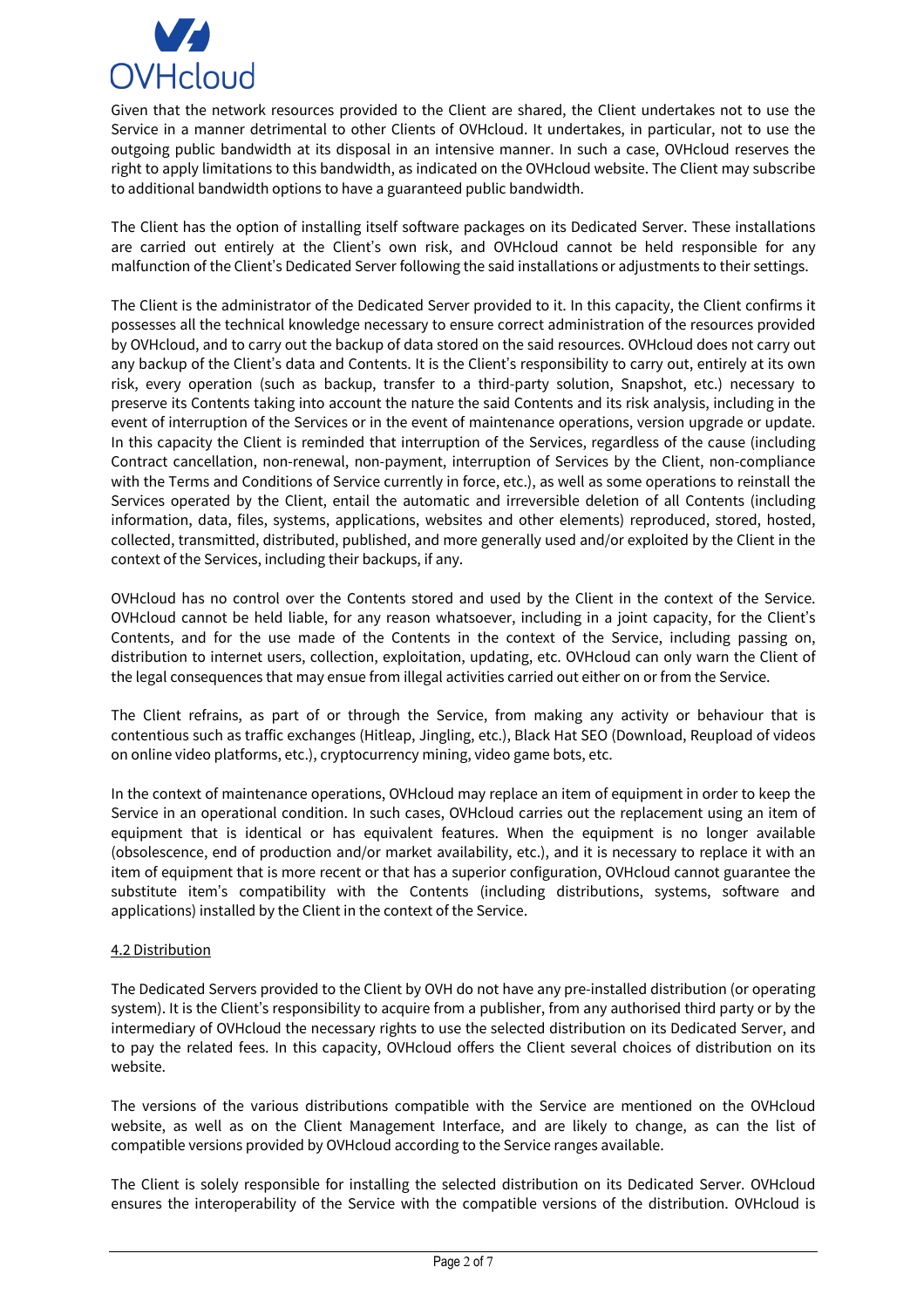

nevertheless not responsible for the effective operation of the said distributions, which may among other things have errors or flaws, or result in Service malfunctions.

The Client is also responsible for carrying out maintenance operations and updating the distribution installed on its Dedicated Server. The Client is solely responsible for these operations and OVHcloud cannot be held liable in this regard for any reason whatsoever, including as a result of operations (maintenance, updates, etc.) carried out in violation of the relevant terms and conditions of use and/or licence, or an operating fault of the Dedicated Server following operations thus carried out by the Client.

Before carrying out updates or upgrades of the distribution installed on its Dedicated Server, the Client must verify the compatibility of the modification or of the new version with the Service and take the necessary measures to ensure continuity of its data.

OVHcloud reserves the right to make modifications to the Service and in particular to require distribution updates or upgrades in order to maintain the security of the Service and its Infrastructures. In the event of a development necessitating such an update or upgrade, the Client is given reasonable advance warning, except in urgent cases such as security risks that may necessitate immediate implementation. If the distribution update or upgrade is not carried out following OVHcloud's requests, OVHcloud reserves the right to interrupt the connection of the Client's Service to the network.

OVHcloud also reserves the right to carry out any updates and/or upgrades it considers required in order to maintain the security of its Infrastructures.

### 4.3 API applications, tools and software

The API Applications, tools and software provided by OVHcloud as part of the Service must be used in accordance with the relevant Service Terms and Conditions, including, where applicable, Third-Party Product Terms and Conditions communicated by OVHcloud.

The Client undertakes always to use the latest available versions of the API Applications, tools and software provided by OVHcloud.

The Services may be used and interconnected with elements (software, systems, connected objects, etc.) not provided by OVHcloud. The Client is responsible for acquiring all the necessary rights of use for the said elements and pays the corresponding fees directly to the third-party beneficiaries.

#### 4.4 Location

The available Datacenter for the provision of Dedicated Servers are named on the OVHcloud website or at the time of placing the Order.

When several locations are available, the Client selects the one(s) of its choice when placing the Order.

The Client undertakes to comply with the legislation applicable to the jurisdiction in which its Dedicated Server is located and its data is stored.

OVHcloud reserves the right to suspend the Client's Service should it be used for an activity that is prohibited at the physical location of the equipment provided by OVHcloud.

With regard to geolocated IP addresses, the Client undertakes not to use the Service in contravention of the legislation applicable in the country where the IP address is declared. In the event of a breach, OVHcloud may be forced to suspend any geolocated address associated with the Client.

#### **ARTICLE 5: MEASURES FOR THE PREVENTION OF SPAMMING FROM OVHcloud'S NETWORK**

OVHcloud shall implement a system of technical measures intended to prevent the dispatch of fraudulent emails and spam from its Infrastructure.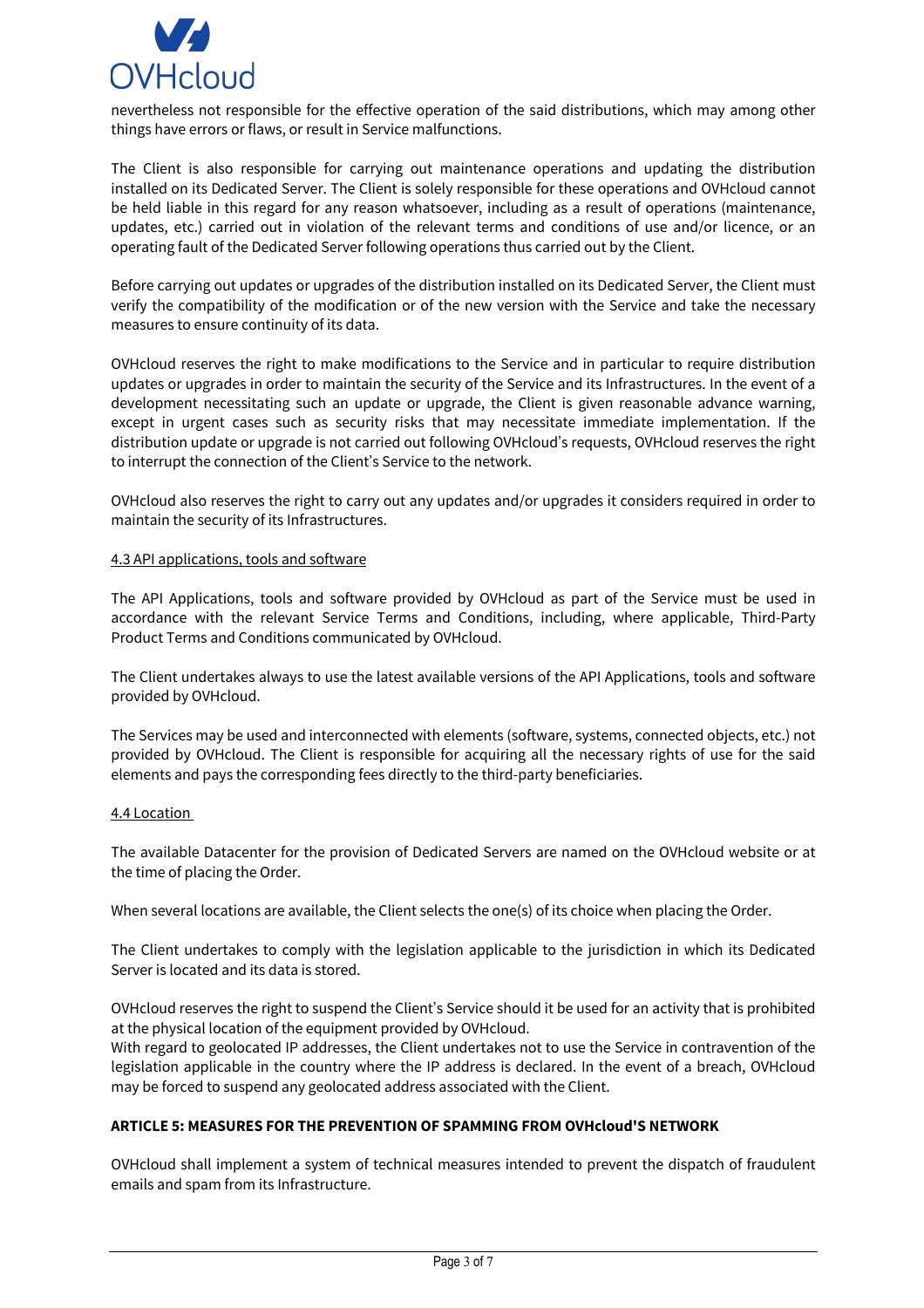

Further to Article 5.1, OVHcloud shall monitor outgoing traffic from the Service towards port 25 (SMTP server) on the internet, which shall involve monitoring traffic by means of automatic tools.

The outgoing traffic referred to in Article 5.2 shall be monitored by OVHcloud with a delay of a few seconds, rather than being filtered or intercepted. These operations shall be conducted by OVHcloud concurrently and not, under any circumstances, directly between the Services and the internet.

OVHcloud reserves the right in certain circumstances to block the sending of emails.

OVHcloud shall not conduct any tagging of e-mails, and shall not modify emails sent by the Client in anyway whatsoever. No information shall be stored by the Supplier during these operations aside from statistical data.

The operation in Article 5.2 shall be conducted regularly and in a fully-automated manner by OVHcloud and the Client acknowledges that no human intervention is involved during the monitoring of traffic to port 25 (SMTP port).

In the case of outgoing traffic from the Client's server, including e-mails, being identified as spam or fraudulent e-mails, OVHcloud shall inform the Client by e-mail and block the Server's SMTP port.

OVHcloud shall not keep a copy of e-mails sent from the Service's SMTP port, even when they are identified as Spam.

The Client may request unblocking of the SMTP port through their Management Interface.

Any new e-mail identified as Spam will entail a new blocking of the SMTP port by OVHcloud for a longer period to be determined at OVHcloud's reasonable discretion.

On the occurrence of OVHcloud blocking the SMTP port for a third time, OVHcloud reserves the right to deny any new request for the unblocking of the SMTP port.

## **ARTICLE 6: MITIGATION (protection against DOS and DDoS attacks)**

OVHcloud shall implement protection against DOS and DDoS-type (Distributed Denial of Service) hacking attempts provided that these attacks are conducted in a manner reasonably considered to be serious enough by OVHcloud to justify such protection. In implementing such protection, OVHcloud shall use reasonable endeavors to ensure that the operation of the Client's Services is maintained throughout the duration of a DOS or DDoS attack.

The function in Article 6.1 involves monitoring the traffic sent to the Client's Services from outside the Supplier's network. The traffic identified as illegitimate shall then be rejected by OVHcloud prior to reaching the Client's Infrastructure, thus allowing legitimate users to access the applications offered by the Client in spite of the attack.

As a result of the high technicality of the Service, certain attacks may not be detected by the protection measures implemented by OVHcloud. The protection measures outlined in Articles 6.1 and 6.2 shall not apply in the case of attacks such as SQL injection, brute-force, abuse of security vulnerabilities, or attacks of a similar nature to the latter. In such cases, the Infrastructure and the Service may be temporarily suspended and unavailable.

Given the nature of a potential DOS or DDoS attack and their complexity, OVHcloud shall implement different levels of traffic protection in order to preserve the Infrastructure and the Services.

The mitigation of a DOS or DDoS attack is activated only at the time of the detection of the attack by the OVHcloud's tools and for a non-fixed period, and deactivated only once the attack and illegitimate traffic are no longer present. Thus, until the mitigation is activated, the Service shall handle the attack directly, which may lead to the temporary unavailability of the Service.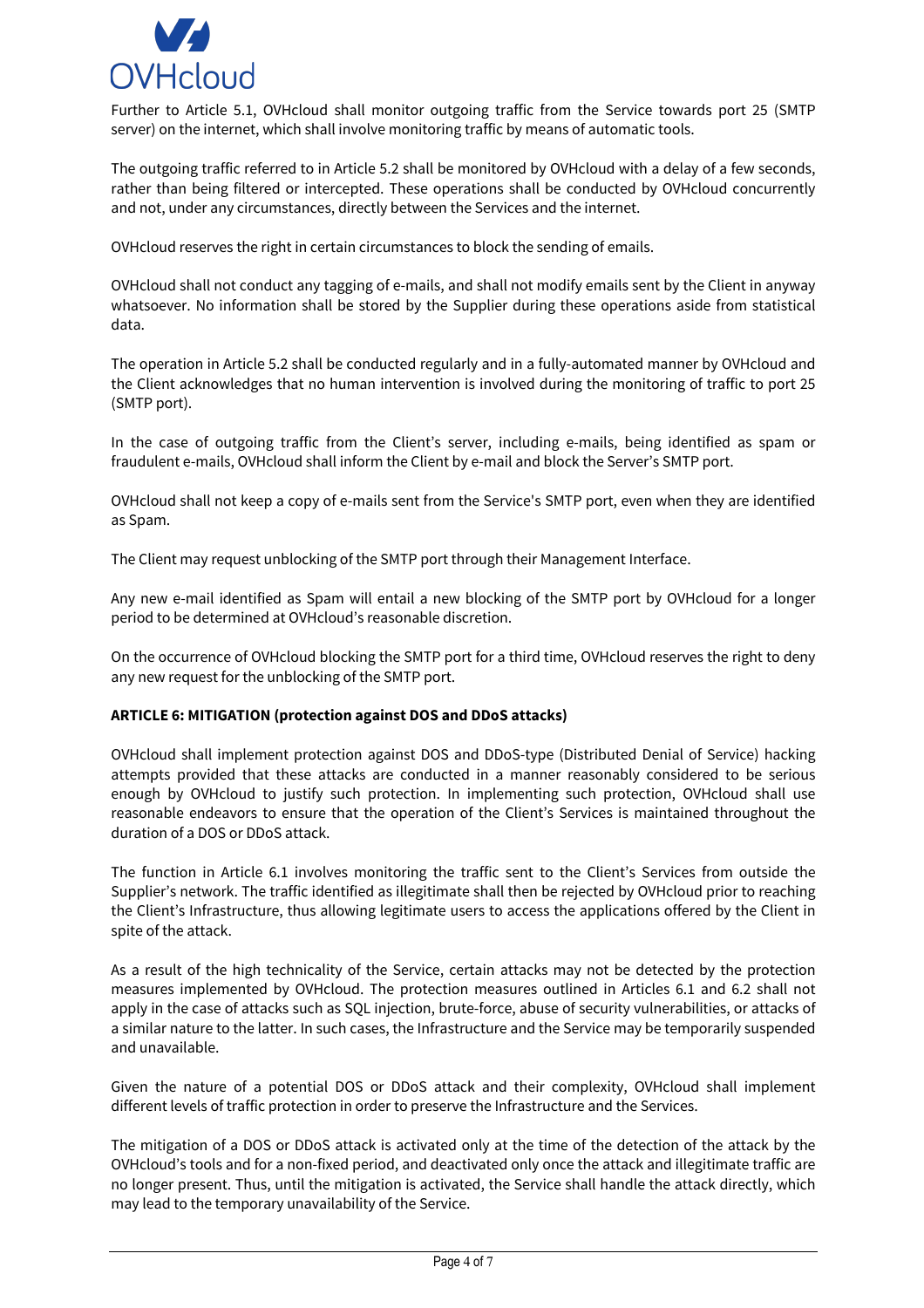

While mitigation is activated, OVHcloud shall not guarantee the accessibility of the Client's applications but it shall endeavor to limit the impact of a DOS or DDOS attack on the Client's Services and on OVHcloud's Infrastructure.

If, in spite of the activation of mitigation, a DOS or DDOS attack is of such a nature as to adversely affect the integrity of the OVHcloud's Infrastructure or the infrastructure of the other Clients of OVHcloud, OVHcloud shall strengthen its protection measures which may lead to the deterioration of the Client's Services or impact its availability for which OVHcloud shall not be liable.

Where part of the traffic generated by a DOS or DDOS attack is not detected by OVHcloud's equipment and reaches the Client's Services, the effectiveness of the mitigation shall also depend on the appropriate configuration of the Client's Services. In this regard, the Client must ensure that it has the adequate resources to administer the configuration of the Client's Services properly.

The Client shall be solely responsible for ensuring it secures its Services, implementing security tools (firewall, etc.), periodically updating their system, backing up their data and for ensuring the security of their software (scripts, codes etc.).

## **CLAUSE 7: SERVICE LEVEL AGREEMENTS (SLAs)**

When the Service is unavailable or is experiencing malfunctions for which OVHcloud may be held responsible, it is the Client's responsibility to contact OVHcloud and to open a support ticket from its management Interface.

**SLAs**. OVHcloud undertakes to ensure Service levels relating to availability of the Dedicated Server and to the response and resolution times as detailed below.

**Service Credits**. In the event of non-compliance with these SLAs, (except in the case of the exclusions listed), the following penalties will apply, subject to the opening of an incident ticket by the Client from its Management Interface (except in the case of a general failure qualified by OVHcloud):

| <b>Service</b>                                                                                                                                                                                                                                                                                                                       | <b>Service Credits</b>                                                                                                                                                                               |
|--------------------------------------------------------------------------------------------------------------------------------------------------------------------------------------------------------------------------------------------------------------------------------------------------------------------------------------|------------------------------------------------------------------------------------------------------------------------------------------------------------------------------------------------------|
| Availability of the Dedicated Server:<br>Range HG: 99,99%<br>Range SCALE: 99,99%<br>Range HIGHGRADE: 99,99%<br>$\overline{\phantom{a}}$<br>Range INFRA/ADVANCE: 99,95%<br>$\overline{\phantom{a}}$<br>Range RISE: 99,9%<br>$\overline{\phantom{a}}$<br>Range SO YOU START: 99.9%<br>$\overline{\phantom{a}}$<br>Range KIMSUFI: 99.9% | Credit of 5% of the monthly cost of the unavailable<br>Dedicated Servers, for every thirty (30) minutes of<br>unavailability begun in excess of the SLA, limited to 50%<br>of the said monthly cost. |
| Guaranteed response time of one (1) hour*,<br>Level 1 Incident<br>(Dedicated Server Hardware)                                                                                                                                                                                                                                        | Credit of 5% of the monthly cost of the unavailable<br>Dedicated Server, for every thirty (30) minutes of<br>unavailability begun in excess of the SLA, limited to 50%<br>of the said monthly cost.  |
| Guaranteed resolution time of one (1) hour**,<br>Level 1 Incident<br>(Dedicated Server Hardware)                                                                                                                                                                                                                                     | Credit of 5% of the monthly cost of the unavailable<br>Dedicated Server, for every thirty (30) minutes of<br>unavailability begun in excess of the SLA, limited to 50%<br>of the said monthly cost.  |
| Guaranteed response time of one (1) hour*,<br>Level 2 Incident<br>(Performance of the Dedicated Server)                                                                                                                                                                                                                              | Credit of 5% of the monthly cost of the affected Dedicated<br>Server, for every thirty (30) minutes of unavailability<br>begun in excess of the SLA, limited to 50% of the said<br>monthly cost.     |

*(\*) The response time is calculated from the creation of the support ticket.* "*Response*" *means the initial response to the support ticket by OVHcloud technical staff and not resolution of the Incident.*

*(\*\*) The resolution time is calculated from the start of the response.* "*Resolution*" *means solely the restored availability of the unavailable Dedicated Server or replacement of the said Dedicated Server in the event of a*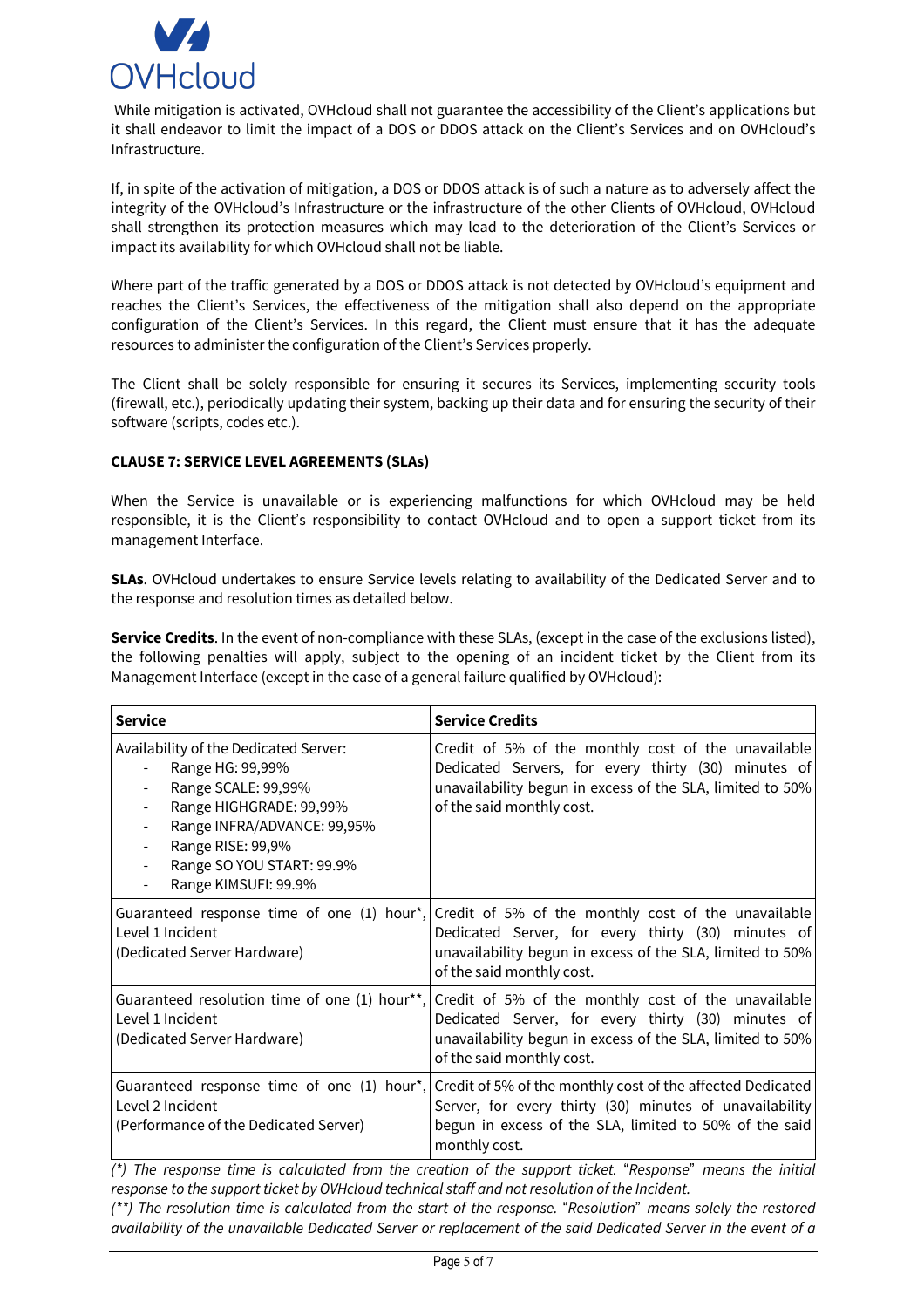

*fault, excluding restoration of data, systems and applications that were stored and/or installed by the Client on the unavailable Dedicated Server.*

"**Level 1 Incident**" is to be understood as meaning any Incident resulting in total non-availability of the Dedicated Servers, such as hardware problems (Power Outage, Disk fault, etc.)

"**Level 2 Incident**" is to be understood as meaning any Incident resulting in substantial deterioration in the performance of the Dedicated Servers such as latency problems, delayed access times, performance problems, slowed-down applications, etc.

"**Monthly availability rate**" is to be understood as meaning: the total number of minutes in the month concerned less the number of minutes of non-availability in the month in question, the total being divided by the total number of minutes in the month in question. For the purpose of calculating compensation, nonavailability is calculated from the opening of the support ticket, until resolution of the malfunction.

"**Unavailability**" is to be understood as meaning the impossibility of accessing the public IPv4 address of one or more Dedicated Servers owing to a fault or malfunction of an item of OVH equipment (network or other). Faults and malfunctions of OVHcloud equipment that do not prevent access to the Dedicated Servers are not considered as non-availability.

The above Service Level Agreements are undertaken subject to the exclusions set out above, and on condition that the Client cooperates with OVHcloud to restore the Service in the event of non-availability. If a single event results in failure to fulfil more than one of the Service Level Agreements described above, multiple compensation payments will not apply. In such a case, the service credit most favourable to the Client will apply. In the same way, the total amount of service credits made during a single month, for all events combined, cannot exceed 50% of the total monthly cost of the affected Service.

When declaring the Incident and creating the ticket, the Client gives OVHcloud all the relevant information needed for OVHcloud's diagnosis and response. The Client undertakes to remain available at all times for the purpose of cooperating with OVHcloud immediately upon request, including supplying it with any additional information, and carrying out all necessary tests and checks. If necessary, the Client gives OVHcloud access to its Management Interface.

It is expressly agreed that the service credits set out above constitute, for the Client, an all-inclusive payment for all loss or damage resulting from OVHcloud's failure to meet the service agreements in question; and as such the Client waives any right to any other request, complaint or action.

Service credits are issued if and when Client has paid all its overdue invoices, and are deducted from the invoice for the month following receipt by OVHcloud of the Client's claim provided that all previous and overdue invoices have been paid by the Client.

**Exclusions**. The Client cannot in any circumstances rely on this Clause to claim the services credits set out above in the event of non-availability resulting wholly or in part from (i) events or factors beyond the control of OVHcloud such as but not limited to instances of force majeure, act of a third party, malfunction or misuse of equipment or software within the Client's control, (ii) the Client's failure to fulfil its obligations as set out in this Contract (including lack of cooperation to resolve the Incident), (iii) misuse or inappropriate use of the Service by the Client (including incorrect or inappropriate network configuration), (iv) planned maintenance, (v) suspension occurring within the terms and conditions set out in the General Terms and Conditions of Service or (vi) hacking or software piracy. In such cases, and subject to point (iv), OVHcloud reserves the right to invoice the Client for any support provided to restore availability. A quotation for this support will be submitted to the Client for authorisation.

The causes of unavailability, including instances of the exclusions defined above, are established by OVHcloud by whatever means it sees fit, including on the basis of elements of OVHcloud's information system (such as connection data) which, by express agreement, will be admissible.

For the ranges SCALE and HIGHGRADE of the Dedicated Server, the guarantee of availability of 99.99% is subject to the configuration, by the Client, of the functionality OLA, in order to prevent a cut in service if a link server network comes to be cut. If that condition is not met, the guarantee of availability is 99.95%.